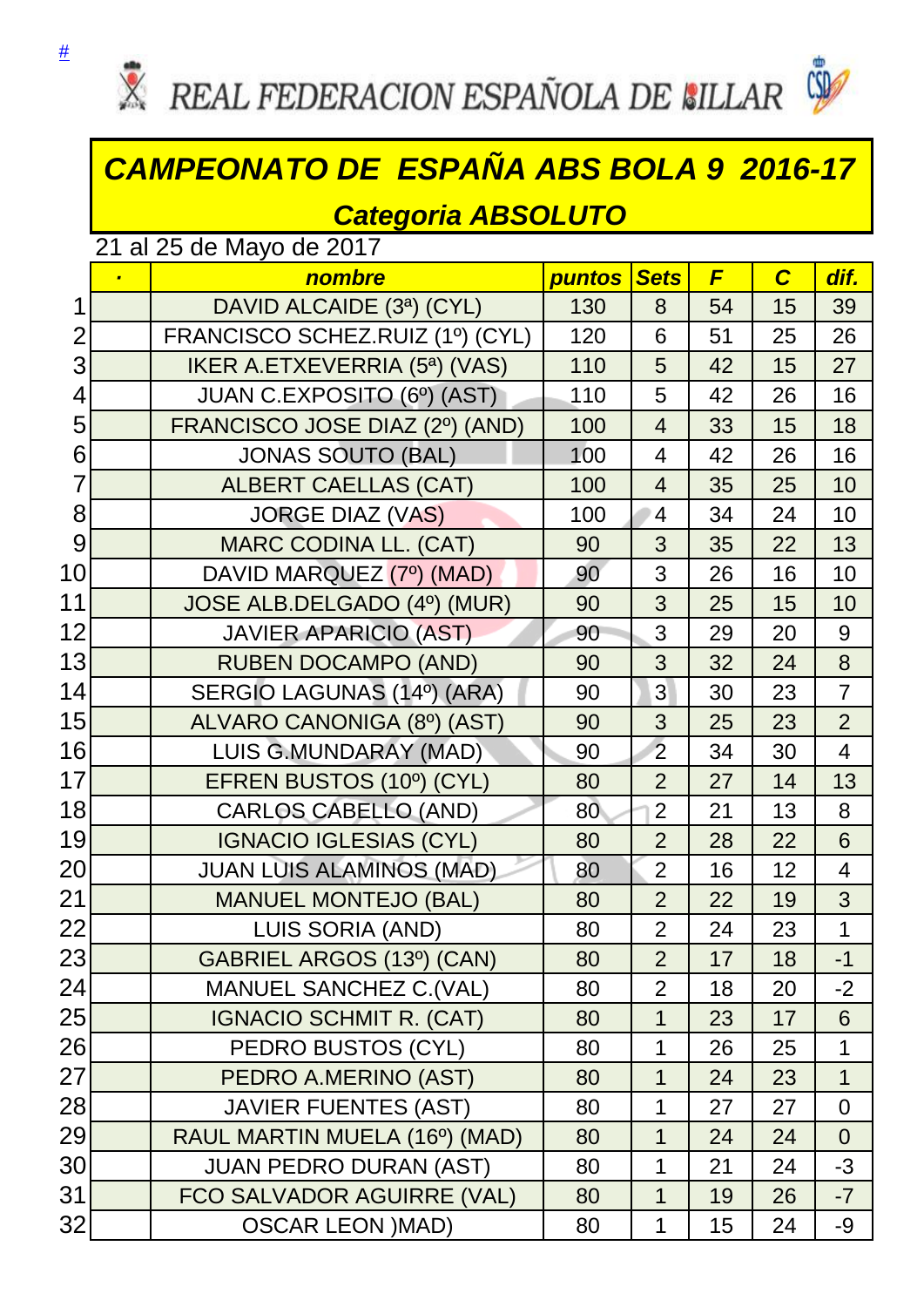| 33 | ALVARO GCIA.SOBRADO (GAL)          | 70 | 1              | 25             | 16 | 9              |
|----|------------------------------------|----|----------------|----------------|----|----------------|
| 34 | <b>JOSE LUIS LIEBANA (AND)</b>     | 70 | 1              | 26             | 18 | 8              |
| 35 | <b>IGNACIO B.LOPEZ BCO.(GAL)</b>   | 70 | 1              | 29             | 25 | $\overline{4}$ |
| 36 | <b>CARLOS FARNOS ALVAREZ (VAL)</b> | 70 | 1              | 24             | 24 | $\overline{0}$ |
| 37 | <b>OLIVER RODRIGUEZ (VAL)</b>      | 70 | $\mathbf 1$    | 16             | 16 | $\overline{0}$ |
| 38 | <b>JAVIER DEL SANTO (CYL)</b>      | 70 | 1              | 13             | 13 | $\overline{0}$ |
| 39 | <b>ANTARES JIMENEZ (MAD)</b>       | 70 | 1              | 14             | 16 | $-2$           |
| 40 | FCO.SANCHEZ GASPAR (AND)           | 70 | 1              | 18             | 23 | $-5$           |
| 41 | VICTOR SALGADO (12º) (CYL)         | 70 | $\mathbf 1$    | 13             | 18 | $-5$           |
| 42 | HECTOR I.LUNA (9º) (AST)           | 70 | $\overline{0}$ | 17             | 14 | 3              |
| 43 | PABLO G.LAGAR (11º) (AST)          | 70 | $\overline{0}$ | 15             | 15 | $\overline{0}$ |
| 44 | DAVID GARCIA (15º) (AST)           | 70 | $\overline{0}$ | 17             | 18 | $-1$           |
| 45 | ANGEL MEDINA B (CYL)               | 70 | $\overline{0}$ | 18             | 20 | $-2$           |
| 46 | <b>RAFAEL GUZMAN (AND)</b>         | 70 | $\overline{0}$ | 18             | 24 | $-6$           |
| 47 | <b>GUILLERMO GONZALEZ (AST)</b>    | 70 | $\overline{0}$ | 17             | 23 | $-6$           |
| 48 | PELAYO CUELI (AST)                 | 70 | $\overline{0}$ | 11             | 17 | $-6$           |
| 49 | <b>JOSE MªIGLESIAS (AND)</b>       | 60 | $\overline{0}$ | 18             | 13 | 5              |
| 50 | <b>GABRIEL GONZALEZ (CYL)</b>      | 60 | $\overline{0}$ | 18             | 14 | $\overline{4}$ |
| 51 | MIGUEL A.LOPEZ ALOS (VAL)          | 60 | $\overline{0}$ | 18             | 15 | 3              |
| 52 | <b>LUCIANO NOVOA (GAL)</b>         | 60 | $\overline{0}$ | 24             | 22 | $\overline{2}$ |
| 53 | <b>JORGE GARCIA F (CYL)</b>        | 60 | $\overline{0}$ | 14             | 13 | $\overline{1}$ |
| 54 | <b>DANIEL PEREZ (GAL)</b>          | 60 | $\overline{0}$ | 17             | 17 | $\overline{0}$ |
| 55 | <b>JAVIER CORTES (CYL)</b>         | 60 | $\overline{0}$ | 16             | 16 | $\overline{0}$ |
| 56 | <b>JORDI ZARAGOZA (CAT)</b>        | 60 | $\overline{0}$ | 15             | 16 | $-1$           |
| 57 | <b>ANTONIO PEREZ (GAL)</b>         | 60 | $\overline{0}$ | 13             | 14 | $-1$           |
| 58 | <b>GABINO ALLER CORTES (AND)</b>   | 60 | $\overline{0}$ | 12             | 13 | $-1$           |
| 59 | <b>DARIO CARRERA (AST)</b>         | 60 | $\overline{0}$ | 15             | 19 | $-4$           |
| 60 | LUIS MI.DOMINGUEZ (CYL)            | 60 | $\overline{0}$ | 8              | 12 | $-4$           |
| 61 | <b>RODRIGO BREZZO (CYL)</b>        | 60 | $\overline{0}$ | 11             | 17 | $-6$           |
| 62 | <b>JESUS BORRUECO (VAL)</b>        | 60 | $\overline{0}$ | 15             | 23 | -8             |
| 63 | <b>RODRIGO GONZALEZ (GAL)</b>      | 60 | $\overline{0}$ | $\overline{4}$ | 12 | $-8$           |
| 64 | FCO SANCHEZ HDEZ (MUR)             | 60 | $\overline{0}$ | $\overline{2}$ | 12 | $-10$          |
| 65 | <b>MANUEL FDEZ.FDEZ (GAL)</b>      | 50 | $-1$           | 17             | 19 | $-2$           |
| 66 | <b>DIEGO PEDRO SIMON (VAL)</b>     | 50 | $-1$           | 13             | 15 | $-2$           |
| 67 | <b>JOSE A.TORGA M (AST)</b>        | 50 | $-1$           | 10             | 13 | $-3$           |
| 68 | RAUL FERNANDEZ M. (MAD)            | 50 | $-1$           | 8              | 13 | $-5$           |
| 69 | PABLO ALVAREZ (GAL)                | 50 | $-1$           | 12             | 18 | $-6$           |
| 70 | <b>JAIME SERRANO DGUEZ (CYL)</b>   | 50 | $-1$           | $\overline{7}$ | 13 | -6             |
| 71 | <b>DANIEL ORTIZ (CYL)</b>          | 50 | $-1$           | $\overline{7}$ | 13 | $-6$           |
| 72 | <b>JOSE A.DEL PUERTO (MAD)</b>     | 50 | $-1$           | 6              | 13 | $-7$           |
| 73 | ALEJANDRO FERNANDEZ (CYL)          | 50 | $-1$           | 6              | 13 | $-7$           |